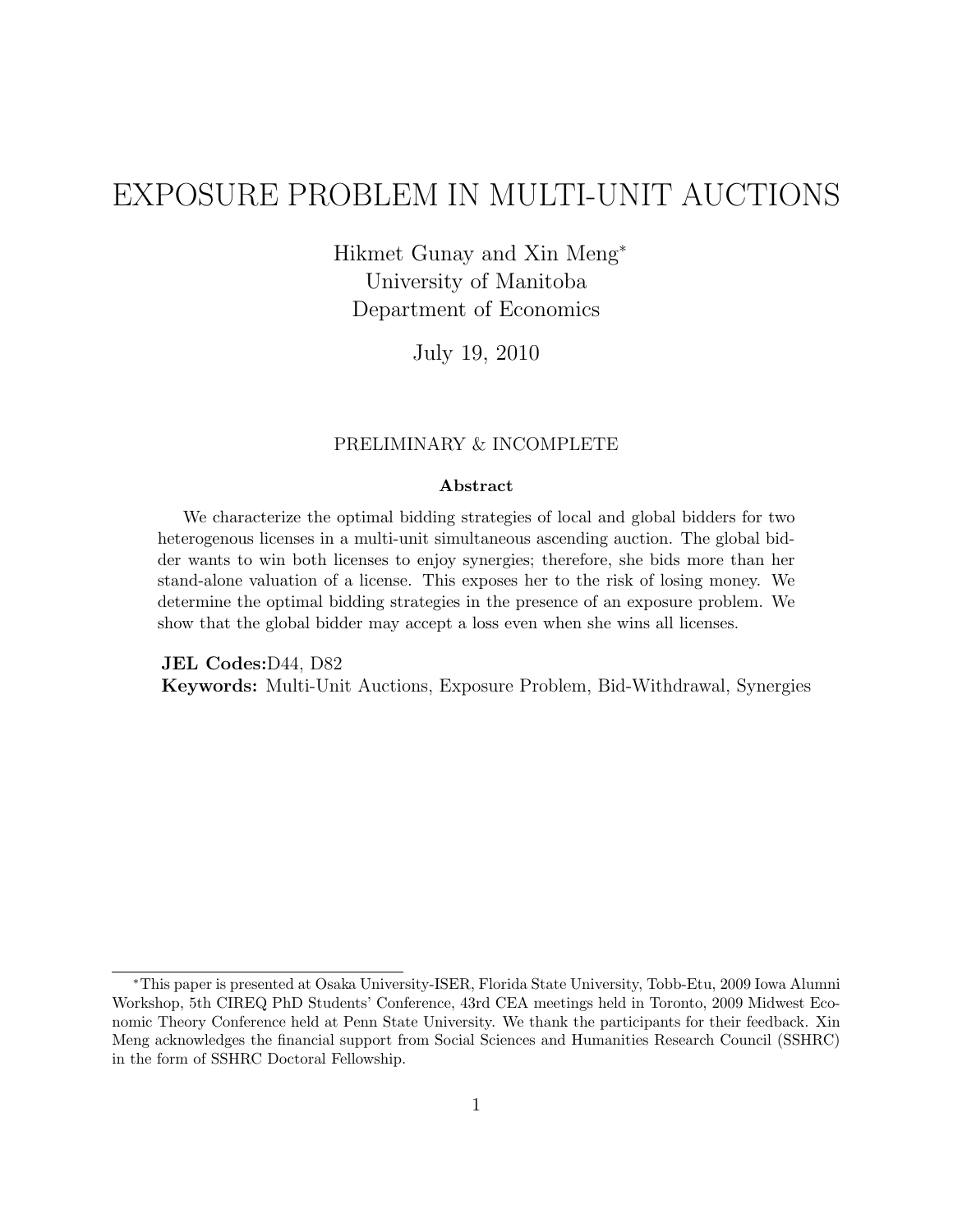# 1 Introduction

In a typical American or Canadian spectrum license auction, hundreds of (heterogenous) licenses are sold simultaneously. Each of these licences gives the spectrum usage right of a geographical area to the winning firm. Some 'local' firms are interested in winning only specific licenses in order to serve in local markets, while other 'global' firms are interested in winning all licenses in order to serve nationwide.<sup>1</sup> The global firms enjoy synergies if they win all licenses. This gives them an incentive to bid over their stand alone valuations for some licenses. As a result, there is a risk of accepting losses. This is known as the exposure problem.

In a model simplifying the American and the recent Canadian spectrum license auctions, we derive the optimal bidding strategies of local and global firms in a simultaneous ascending auction. We mainly focus on the optimal bidding strategies when there is the possibility of an exposure problem.

The multi-unit auction literature generally assumes that global bidders have either equal valuations (Englmaier et. al (2009), Albano et. al. (2001), Kagel and Levin (2005), Katok and Roth (2004), Rosenthal and Wang (1996), and Krishna and Rosenthal (1996)) or very large synergies (Albano et al. (2006)). The spectrum licenses for different geographic areas are not homogenous objects; hence, the equal valuation assumption does not fit for the Canadian and the American spectrum license auction. Moreover, in a heterogeneous license environment, bidders may not drop out of both auctions simultaneously. This enables us to analyze bidding behavior in the remaining auction, and hence, the exposure problem in detail.

We allow for moderate synergies, and our focus is on the exposure problem unlike Albano et. al  $(2006).<sup>2</sup>$  In our paper, global bidders will lower their bids because of the exposure

<sup>&</sup>lt;sup>1</sup>In the recent Canadian Advanced Wireless Spectrum auction, firms such as Globalive and Rogers were interested in all licenses whereas firms such as Bragg Communication and Manitoba Telecom Services (MTS) were interested in East Coast and Manitoba licenses, respectively.

<sup>2</sup>They assume large synergies so no exposure problem exists in equilibrium. Our results coincide with theirs when we also assume large synergies.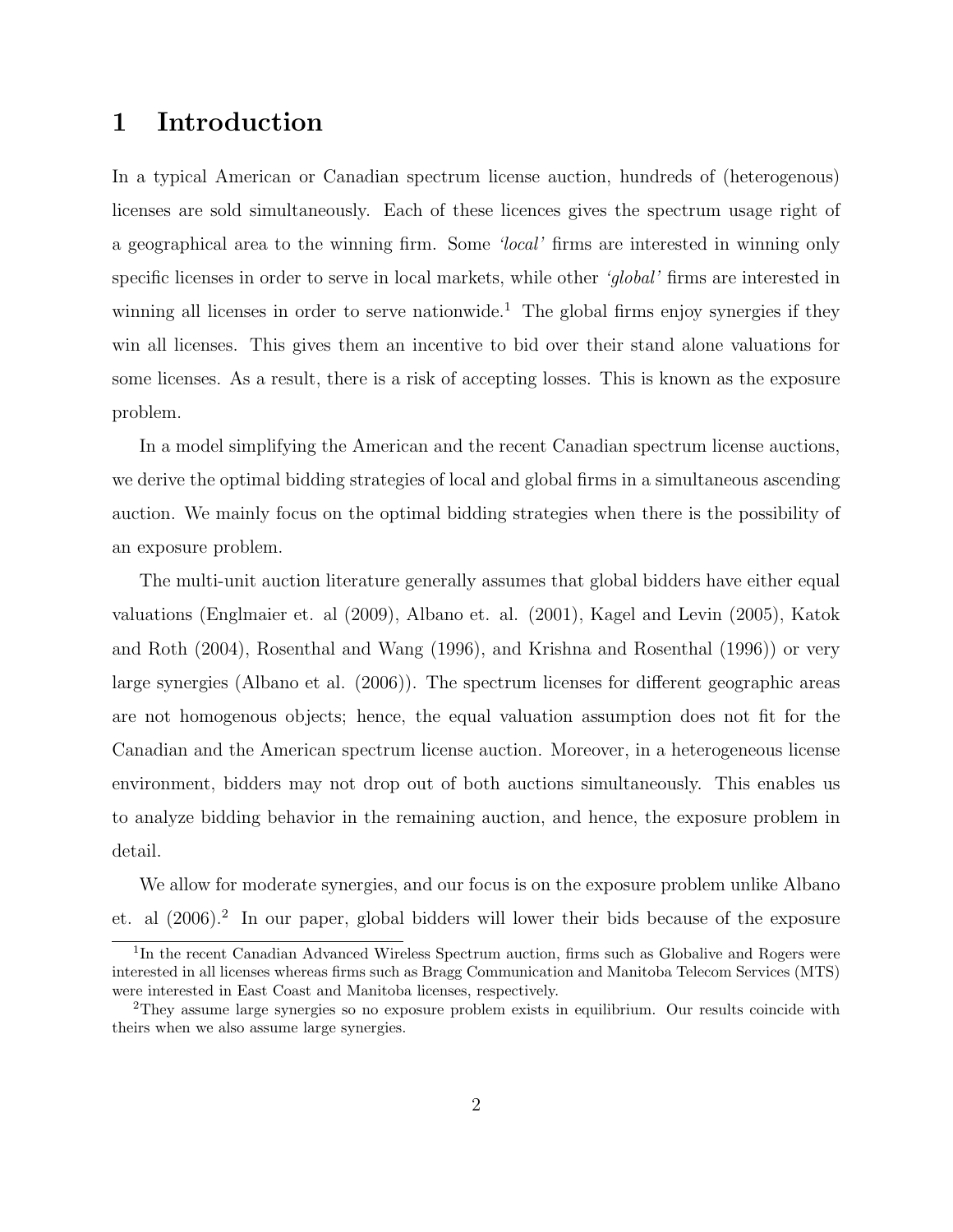problem; however, their optimal strategy still requires them to bid over their stand alone valuation for at least one license. If they win this license by receiving a potential loss, then they may need to stay in the other license auction to minimize their loss. Therefore, there are cases in which the exposure problem may arise even when the bidder wins all licenses.

Kagel and Levin (2005) and Krishna and Rosenthal (1996) show that bidders bid more aggressively as the number of bidders decreases in multi-unit auctions with synergies. Chow and Yavas (2009) test this experimentally in a simultaneous second-price auction setting. We also find the same result in our simultaneous ascending auction; the global bidders' optimal drop out price increases as the other bidders drop out.

Almost all proofs are included in the Appendix.

### 2 The Model

There are 2 licenses, license  $A$  and  $B$  for sale.<sup>3</sup> There are one global bidder who demands both licenses and  $m_j = m - 1$  local bidders who demand only license  $j = A, B$ <sup>4</sup> Both local bidders and the global bidder have a private stand alone valuation for a single license,  $v_{ij}$ , where *i* and *j* represent the bidder and the license, respectively. The valuations  $v_{ij}$  are drawn from the continuous distribution function  $F(v_{ij})$  with support on [0, 1] and probability density function  $f(v_{ij})$  which is positive everywhere with the only exception of  $f(0) \geq 0$  is allowed. The type of bidders, global or local, is publicly known.

We consider a situation where the licenses are auctioned off simultaneously through an ascending multi-unit auction. Prices start from zero for all licenses and increase simultaneously and continuously at the same rate. When only one bidder is left on a given license, the clock stops for that license; hence, he wins the license at the price that the last bidder drops. At the same time, if there are more than one bidder on the remaining license, its price will continue to increase. If n bidders drop out at the same price and nobody is left in the auction, then each one of them will win the license with probability  $\frac{1}{n}$ .

<sup>3</sup>We use two licenses like Albano et. al. (2001 and 2006), Brusco and Lopomo (2002), Chow and Yavas (2009), and Menucicci (2003).

<sup>&</sup>lt;sup>4</sup>Allowing different number of firms on different licenses will not change our qualitative results.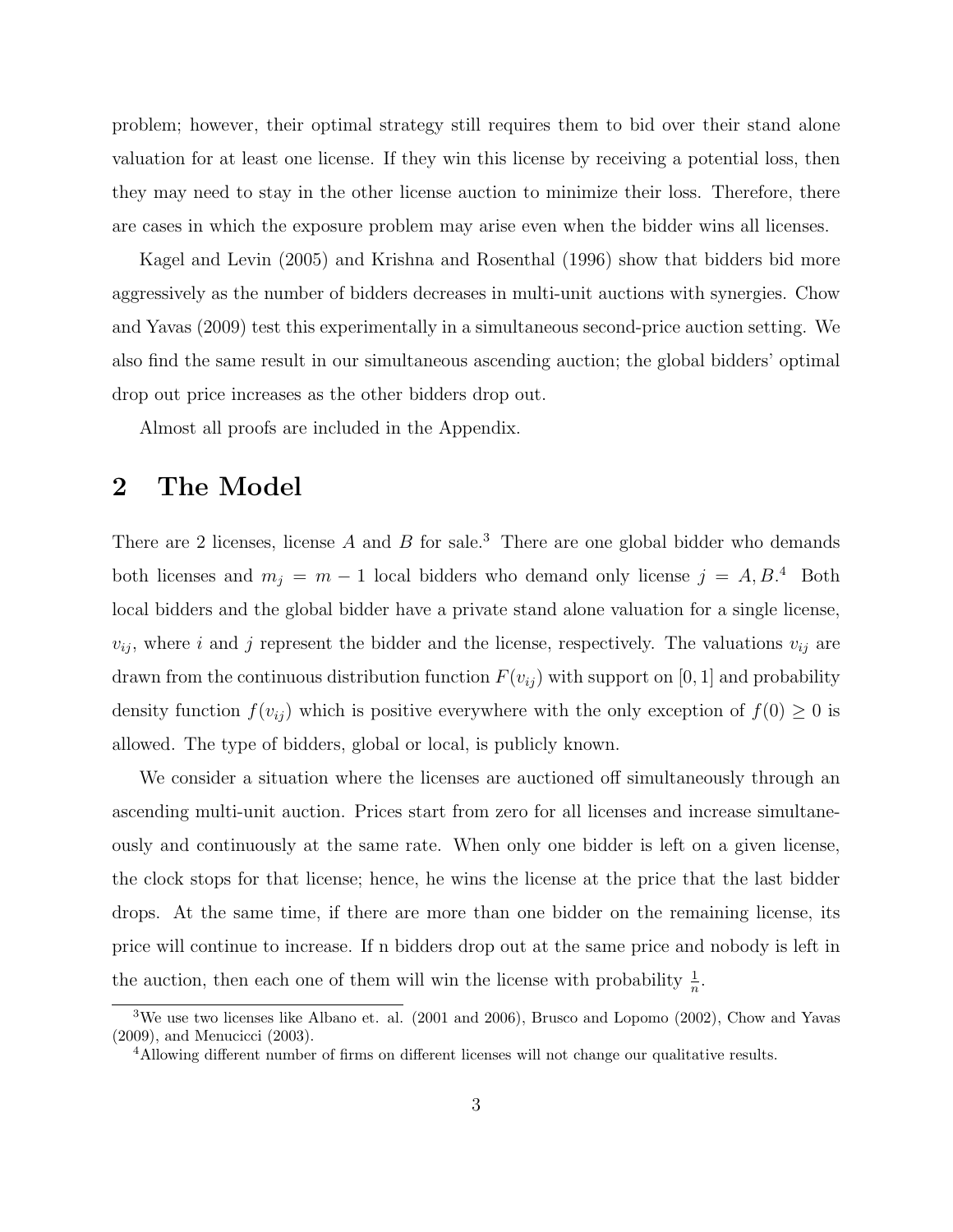The dropout is irreversible; once a bidder drops out of bidding for a given license, he cannot bid for this license later.<sup>5</sup> The number of active bidders and the drop-out prices are publicly known. We also assume that there is no budget constraints for the bidders.

We assume that there are homogeneous positive synergies for the global bidder, and denote this kind of synergy by  $\alpha > 0$  and  $\alpha$  is public information (as in Albano et. al. (2006)). Then, the global bidder, denoted by Firm 1's total valuation, given that it wins two licenses is,  $V_1 = v_{1A} + v_{1B} + \alpha$ . His stand-alone valuation of license A or B is given by  $v_{1A}$  or  $v_{1B}$ . Firm  $iA$ ,  $i = 2, 3, \ldots m$  is only interested in license A; her private valuation is  $v_{iA}$ and Firm  $iB$  is only interested in license B; her private valuation is  $v_{iB}$ .<sup>6</sup>

We will derive a symmetric perfect Bayesian equilibrium with the help of lemmas that follow. First, we describe the equilibrium strategy of the local bidder.

**Lemma 1** : Each local bidder has a weakly dominant strategy to stay in the auction until the price reaches his stand alone valuation.

This is a well-known result so we skip the proof.

**Lemma 2** If the global bidder wins license  $B$  (or  $A$ ) first, then it will stay in license  $A$  (or B) auction until the price reaches  $v_{1A} + \alpha$  (or  $v_{1B} + \alpha$ )

The proof is as follows. Suppose the local bidder drops out of license  $B$  auction, and hence, the global bidder wins license  $B$  at the price  $p_B$  (in equilibrium, this price would be  $p_B = max\{v_{2B},..., v_{(m)B}\}\$  by lemma 1). Then, as the price for license A increases, the global bidder will compare the payoff from dropping out from license  $A$  auction at the clock price  $p$  (which is  $v_{1B} - p_B$ ) and the payoff from winning license A at price  $p$  (which is  $v_{1A} + v_{1B} + \alpha - p_B - p$ . The updated optimal drop out price (denote it as  $p_A$ ) is found by equating these two equations:  $v_{1A} + v_{1B} + \alpha - p_B - p_A = v_{1B} - p_B \Rightarrow p_A = v_{1A} + \alpha$ . If global bidder wins license A first, the updated optimal drop out price can be found symmetrically.

<sup>&</sup>lt;sup>5</sup>In the real-world auctions, there is activity rule. If the bidders do not have enough highest standing bids, then the number of licenses they may bid is decreased (in the next rounds). Hence, when there are two licenses, this translates into an irreversible drop-out.

<sup>&</sup>lt;sup>6</sup>A local bidder who is interested in license j participates only on license j auction. We do not assume that  $v_{iA} > v_{iB}$  since local firms are different; hence, their efficiency may differ.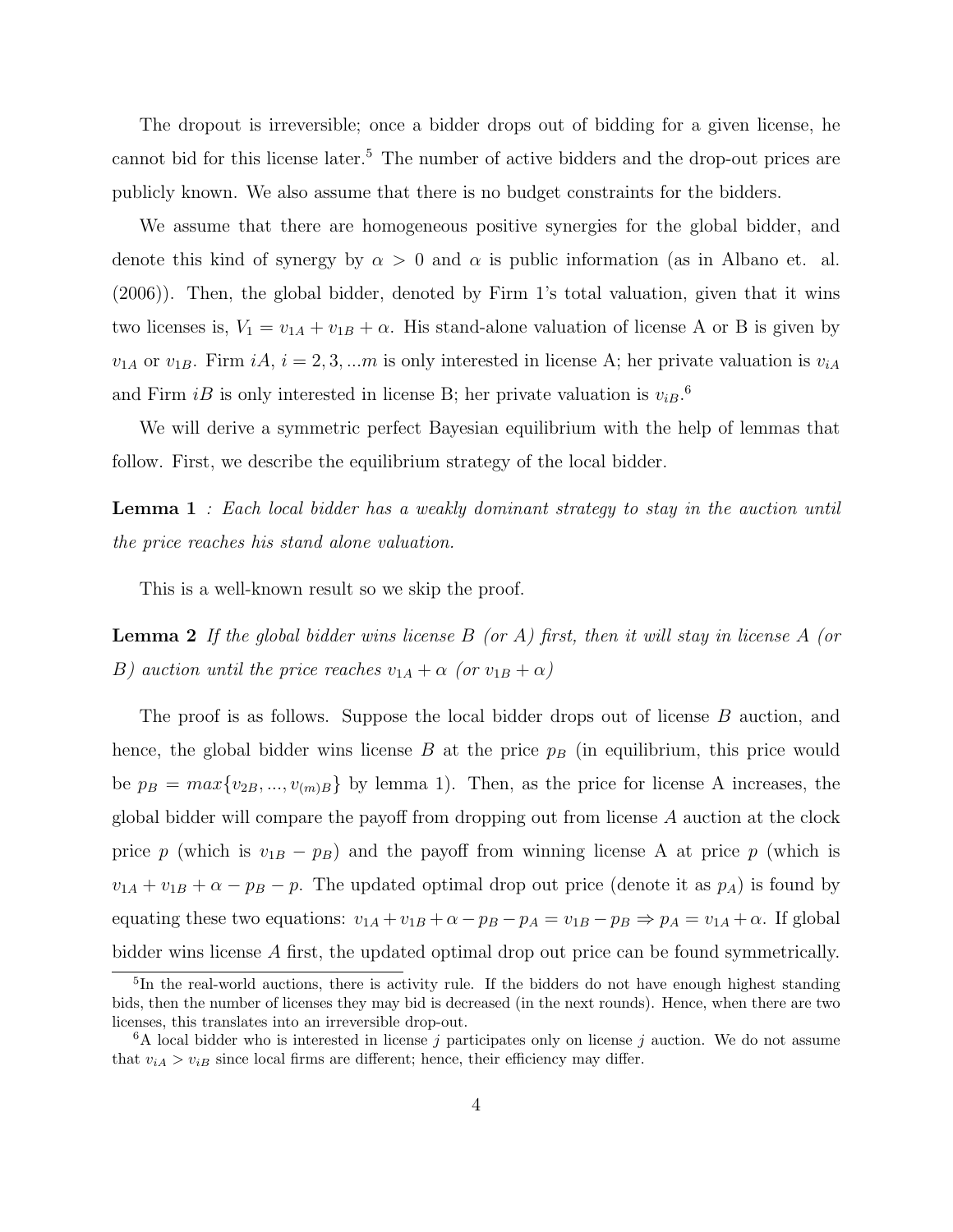**Lemma 3** : a) The global bidder stays in both license auctions at least until the price reaches the minimum of his/her stand alone valuations.

b) If his average valuation is greater than 1, his optimal strategy is to stay in until the price reaches his average valuation.<sup>7</sup>

The result comes from comparing the expected profits from dropping before the minimum of the stand alone valuations and dropping out at the minimum stand alone valuation. If the global bidder drops out before the minimum of its stand alone valuation, it loses the possibility of winning both licenses and enjoying the synergy. We skip the proof of this lemma.

When his average valuation,  $\frac{V_1}{2} = \frac{v_{1A} + v_{1B} + \alpha}{2}$  $\frac{v_{1B}+\alpha}{2}$ , exceeds 1; the global bidder will bid up to his average valuation,  $\frac{V_1}{2}$ . This will shut out the local bidders since local bidders' stand alone valuation can be at most 1.<sup>8</sup>

How to calculate the optimal drop out price for the global bidder? Let us look at the case in which  $v_{1A} > v_{1B}$ .<sup>9</sup> The global bidder must compare the payoffs for two cases at each price p as the clock is running: Case 1 is the payoff from dropping out from license B auction at price  $p$  and optimally continuing on license A auction. **Case 2** is the payoff from winning license B at price p and optimally continuing on license A auction.<sup>10</sup> At the beginning of the auction, that is  $p = 0$ , the second case payoff is higher so the global bidder will start staying in the auction. We show that the difference between these two cases are monotonic in  $p$ ; therefore, there is a unique price that makes the global bidder indifferent between these two cases (assuming that the two local bidders are still active). This is the optimal drop out price. Let  $p_1^*$  denote this price and we show that this price can be calculated at the beginning of the auction. Note that according to Lemma 3,  $p_1^* \geq v_{1B}$  and the optimal [updated] drop out price for license A -after winning license B at price  $p$ - is  $v_{1A} + \alpha$  (by lemma 2).

<sup>7</sup>Note that this lemma is also valid for the general case when there are n global bidders.

<sup>&</sup>lt;sup>8</sup>If  $\alpha$  is large enough, this condition will always be satisfied. In such a case, the global bidder always wins both licenses in equilibrium.

<sup>&</sup>lt;sup>9</sup>The other case can be calculated symmetrically.

<sup>&</sup>lt;sup>10</sup>Remember that we assume  $v_{1A} > v_{1B}$ ; hence, the global bidder will drop out of license B first -assuming that he has not won license A yet.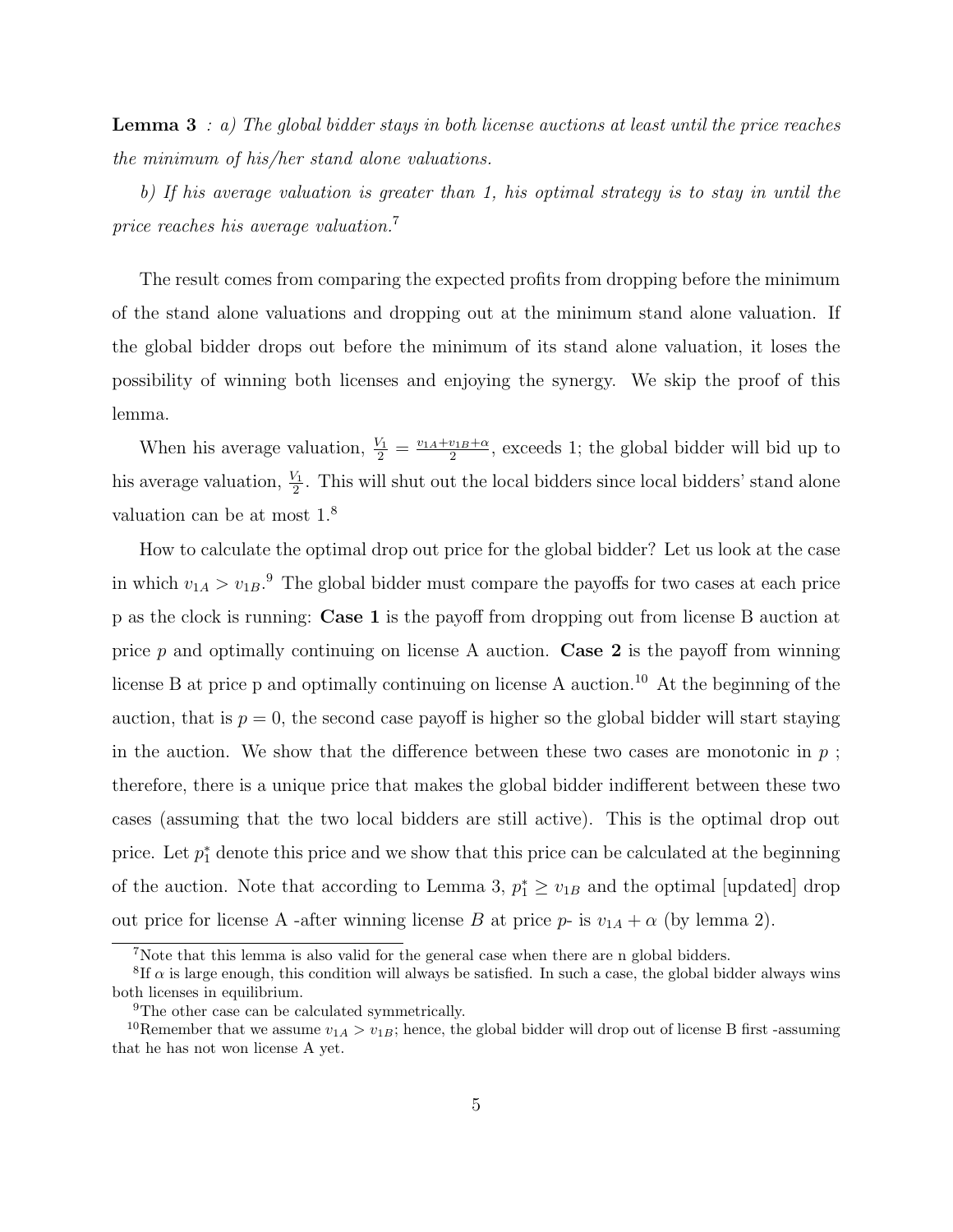We denote the expected profit of Firm 1 for Case 1 by  $E\Pi_1^1$  and the expected profit for Case 2 by  $E\Pi_1^2$ , respectively. The superscript represents which case Firm 1 plays and the subscript represents the global bidder, Firm 1. In the following equations,  $p_A$  denotes the price of license A, if Firm 1 wins license A. We have  $p_A = \max\{v_{2A}, ..., v_{(m+1)A}\}\$ . Payoffs are as follows:

$$
E\Pi_1^1 = Max\{0, \int_p^{v_{1A}} (v_{1A} - p_A)g(p_A|p)dp_A\} \tag{1}
$$

$$
E\Pi_1^2 = \int_p^{Min\{v_{1A} + \alpha, 1\}} (V_1 - p - p_A)g(p_A|p)dp_A + \int_{Min\{v_{1A} + \alpha, 1\}}^1 (v_{1B} - p)g(p_A|p)dp_A \tag{2}
$$

The explanation of equation 1 is as follows. After the global bidder, Firm 1, drops out of the auction for license B at  $p$ , it becomes just like a local bidder, and hence, will continue to stay in the auction for license A until  $v_{1A}$ . If he wins, he will pay  $p_A$  since the local bidder with highest valuation of license A will drop out last (by lemma 1). In order to calculate his expected profit, global bidder will be using  $G(p_A|p)$  (highest order statistic) which is the distribution function of the local bidders' highest valuation  $p_A$  for license A given  $p$ . The function  $G(p_A|p) = (F(p_A|p))^{m-1} = ($  $\int_{\frac{p}{\mu}}^{\frac{p}{\mu}} f(v) dv}{\int_{\frac{1}{\mu}}^{\frac{1}{\mu}} f(v) dv}$ <sup>n-1</sup> and the corresponding density function  $g(p_A|p) = (m-1)($  $\int_{p}^{p} \frac{\int_{p}^{p} f(v) dv}{\int_{p}^{1} f(v) dv} \Big) m - 2 \Big( \frac{f(p_A)}{\int_{p}^{1} f(v) dv} \Big).$ 

The first term of  $E\Pi_1^2$  is Firm 1's expected profit of winning two licenses (assuming that he wins license B at the price  $p$ ). If the highest local bidder's valuation  $p_A$  is less than Firm 1's (updated) willingness to pay,  $v_{1A} + \alpha$ , then Firm 1 wins license A and pays  $p_A$ . Since  $p_A < 1$ , we use the minimum function in the upper limit of the first integral. The second term of  $E\Pi_1^2$  is Firm 1's expected profit of winning only license B which can happen only if  $p_A > v_{1A} + \alpha$ . Note that the second term is non-positive by lemma 3 (which is the exposure problem arising from winning only one license).

In Lemma 4 below, we characterize the global bidder's optimal bids. It can be found from  $E\Pi_1^1 = E\Pi_1^2$ .

**Lemma 4** : Suppose that the average valuation of Firm 1 is less than 1 and no local bidders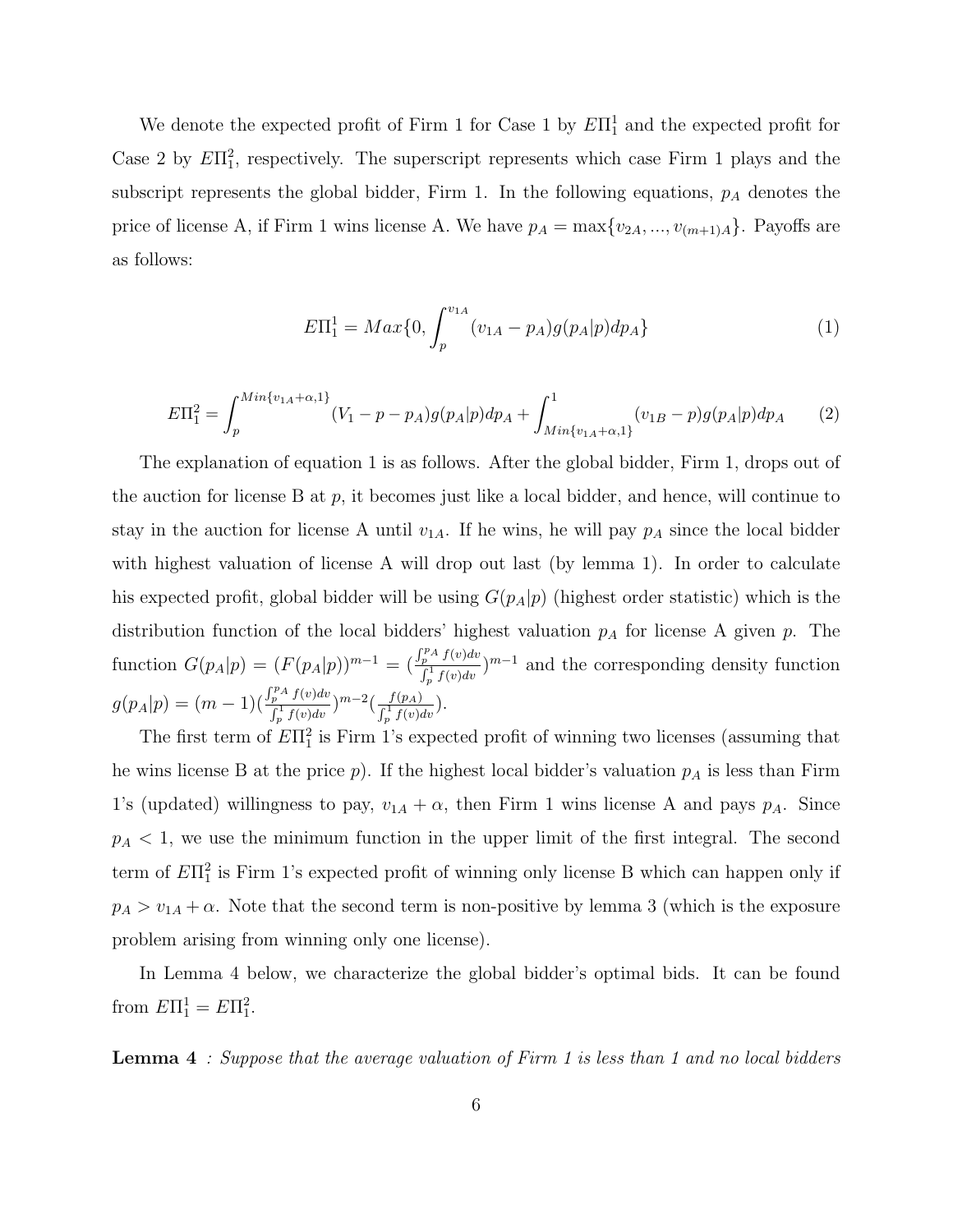have dropped out yet.

Firm 1, assuming that he has valuations such that  $v_{1A} > v_{1B}$ ,<sup>11</sup> will drop out of license B auction at the unique optimal drop-out price  $p_1^* \in [0,1]$  that satisfies  $E\Pi_1^1 = E\Pi_1^2$ .

a) If  $\int_{v_{1A}}^{Min\{v_{1A}+\alpha,1\}} G(p_A|p) dp_A + (v_{1B}-v_{1A}) < 0$ , then  $p_1^* < v_{1A}$  and Firm 1 will stay in license A auction until  $v_{1A}$  (after dropping out from license B auction).

b) If  $\int_{v_{1A}}^{Min\{v_{1A}+\alpha,1\}} G(p_A|p) dp_A + (v_{1B}-v_{1A}) > 0$ , then  $p_1^* > v_{1A}$  and Firm 1 will also drop out of license  $A$  auction at  $p_1^*$ .

Proof. See the Appendix.

We are ready to summarize our Perfect Bayesian equilibrium.

#### Proposition 5 (Perfect Bayesian Equilibrium)

a) Out-of-equilibrium-path beliefs: If the global bidder, Firm 1, drops out of license A before license B then other firms' beliefs will not change. Specifically, they will continue to believe that Firm l will act like a local bidder from now on and its valuation for license B is drawn from distribution  $F$  on [0, 1].

b) Lemma 1, 2, 3, 4 and out of equilibrium path beliefs constitute a Perfect Bayesian Nash Equilibrium.

At the beginning of the game, each firm calculates its optimal drop-out price. For local bidders, the optimal drop out prices are their valuations, respectively. In equilibrium, it is optimal for the global bidder to stay in the auctions for both licenses up to his optimal drop-out price calculated in lemma 4. When his average valuation exceeds 1, it will stay until this average valuation (and will win both licenses for sure). When the price reaches the minimum of these optimal drop put prices, that firm drops out of license auction. If, for example, the highest local bidder for license B dropped out before Firm 1, Firm 1 would continue to stay in the auction for license A until the price reaches  $v_{1A} + \alpha$ . At this price, it finds that the payoff from winning only license B is more than winning both licenses even though it will enjoy synergy; hence, it drops out.

<sup>&</sup>lt;sup>11</sup>If  $v_{1A} < v_{1B}$ , then the proposition has to be written symmetrically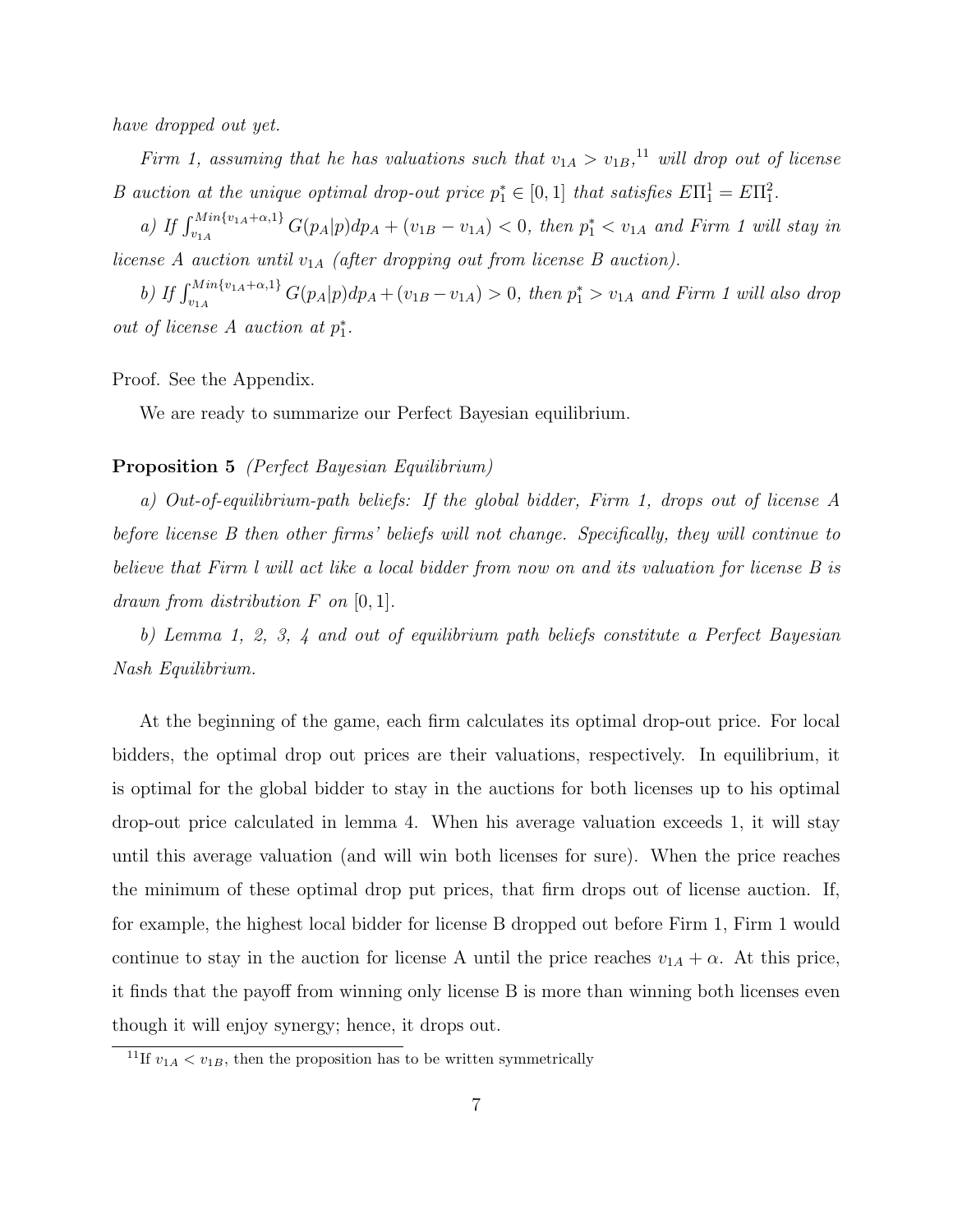|  |                                                           | When $p_A$ is here, When $p_A$ is here,<br>global bidder wins both<br>but makes a loss | global bidder wins B<br>and makes a loss |
|--|-----------------------------------------------------------|----------------------------------------------------------------------------------------|------------------------------------------|
|  |                                                           |                                                                                        | Exposure Problem II   Exposure Problem I |
|  | 0 $v_{1B}$ $p_B$ $p_1^*$ $v_{1A} + v_{1B} + \alpha - p_B$ |                                                                                        | $v_{14} + \alpha$                        |
|  |                                                           |                                                                                        |                                          |

Figure 1: EXPOSURE PROBLEM

If the licenses were identical (e.g. Albano et. al. (2001)), the global firm would drop out of both licenses at the same time.

Let us give an example for the optimal drop out price by assuming that  $F(.)$  is a uniform distribution, the optimal drop-out prices are given in corollary 6.

Corollary 6 : Assume that valuations are drawn from a uniform distribution with a support [0, 1]. In addition, assume that  $v_{1A} > v_{1B}$  (other case is symmetrically found by exchanging  $v_{1A}$  with  $v_{1B}$ ).

$$
p_1^* = \begin{cases} \frac{1}{2} \{v_{1B} + \alpha + 1 - (v_{1B}^2 + 1 - 2v_{1B} - \alpha^2 + 2v_{1B}\alpha + 2\alpha - 4v_{1A}\alpha)^{\frac{1}{2}}\}, & \text{if } 0 < v_{1A} < 1 - \alpha \text{ and } 2(1 - v_{1A})(v_{1A} - v_{1B}) > \alpha^2; \\ \frac{1}{3} \{v_{1A} + v_{1B} + \alpha + 1 - ((v_{1A} + v_{1B} + \alpha + 1)^2 - 3(v_{1A} + \alpha)^2 - 6v_{1B})^{\frac{1}{2}}\}, & \text{if } 0 < v_{1A} < 1 - \alpha \text{ and } 2(1 - v_{1A})(v_{1A} - v_{1B}) \leq \alpha^2; \\ \frac{1}{2} \{v_{1B} + \alpha + 1 - \{(v_{1B} + \alpha + 1)^2 - 4(v_{1A} + v_{1B} + \alpha) + 2 + 2v_{1A}^2\}^{\frac{1}{2}}\}, & \text{if } 1 - \alpha \leq v_{1A} < 1 \text{ and } 1 + v_{1A} > 2(v_{1B} + \alpha). \end{cases} \tag{3}
$$

The optimal drop-out price is a function that takes a unique value defined in the corollary above. For example, case  $0 < v_{1A} < 1 - \alpha$  and  $2(1 - v_{1A})(v_{1A} - v_{1B}) > \alpha^2$  implies that  $p_1^* < v_{1A}.$ 

#### 2.1 Exposure Problem

Now we can discuss the exposure problem with the help of figure 1. In the first type of exposure problem, the global bidder may win license B at a price above his stand alone valuation (i.e.,  $v_{1B} < p_B < p_1^*$ ) and loses the other license (i.e.,  $p_A > v_{1A} + \alpha$ , since he will continue to bid until  $v_{1A} + \alpha$ ). This is the type of exposure problem Chakraborty (2004) focuses on.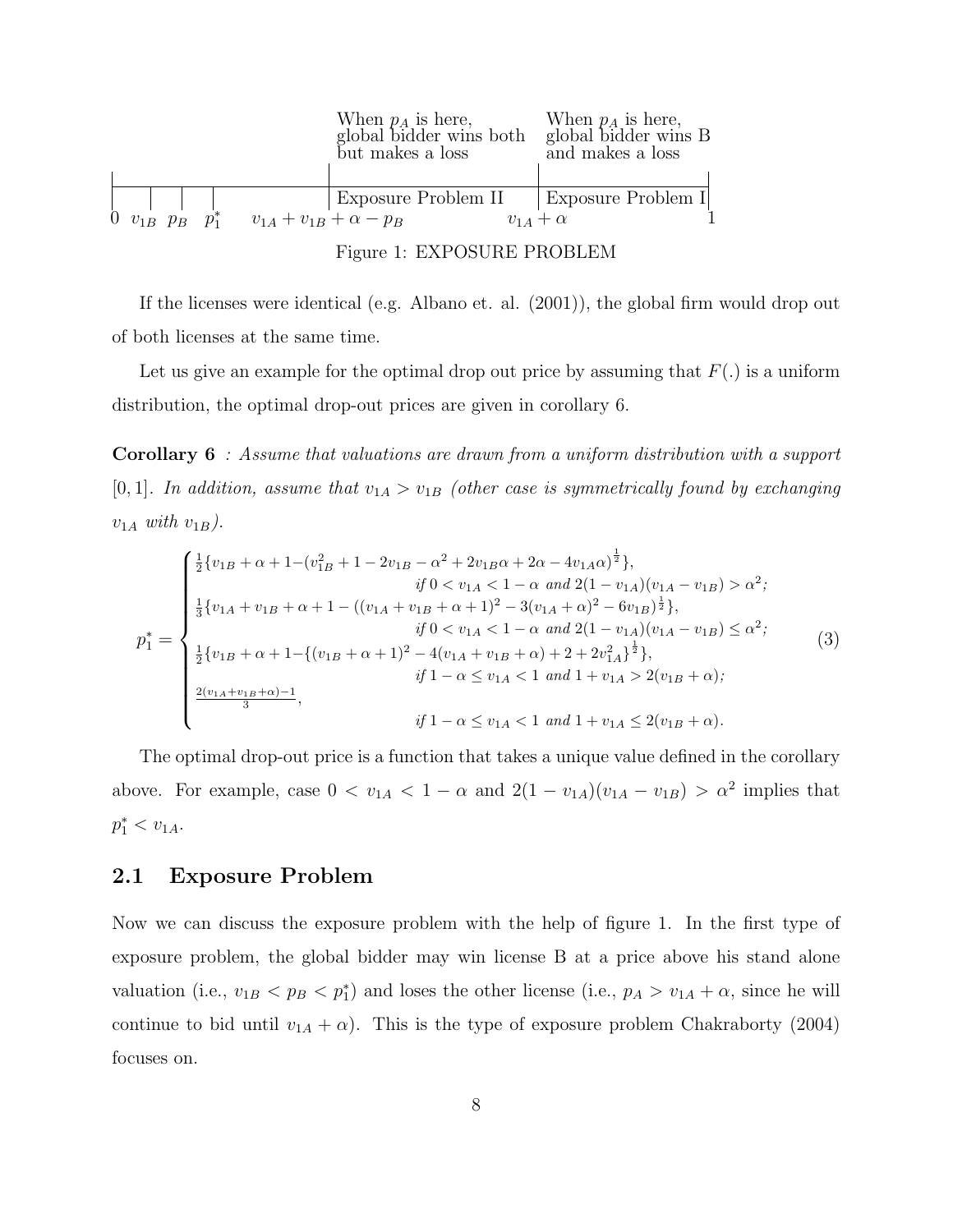In the second type of exposure problem, the global bidder wins both licenses but makes a loss. This is the case when he wins license B at  $v_{1B} < p_B < p_1^*$  and wins license A at  $v_{1A} + \alpha > p_A > v_{1A} + \alpha + v_{1B} - p_B$ . Note that if he wins license A at the price  $v_{1A} + \alpha + v_{1B} - p_B$ , his payoff is zero. The global bidder stays in the auction for license A to minimize its loss once the price passes  $v_{1A} + \alpha + v_{1B} - p_B$ .

If objects were homogenous, second type of exposure problem would not be observed since the bidder would drop out of both license auctions at the same time.

In the next section, we will show that bid-withdrawal eliminates the exposure problem.

## 3 Conclusion and Discussion

We showed the optimal bidding strategies of global bidders when there are moderate synergies and the licenses are heterogeneous. We also analyzed exposure problem.

We used one global bidder like Kagel and Levin (2005). We were able to show exposure problem can occur even when the global bidder wins all licenses. Extending this to  $n$  global bidders would be very complicated since the optimal strategies of global bidders (optimal drop out prices) should be determined jointly which in turn would depend on how many local and how many global bidders are still in the auction.

# 4 Appendix

#### Proof of Lemma 4:

We will prove that there is a unique optimal drop out price by solving  $E\Pi_1^1 = E\Pi_1^2$ . We have two cases.

**Case I:** In this case, we will assume  $\int_{v_{1A}}^{Min\{v_{1A}+\alpha,1\}} G(p_A|v_{1A}) dp_A + (v_{1B}-v_{1A}) < 0$  implies  $v_{1A} \ge p_1^*$  (which in turn implies  $E\Pi_1^1 > 0$ ).

First, we show that there exists a unique solution that makes equations 1 and 2 equal, and this is the optimal drop out price  $p_1^*$ . We define a new function,  $J(p) = E\Pi_1^1 - E\Pi_1^2$ . To prove uniqueness, we will show that this function is monotonically increasing and it is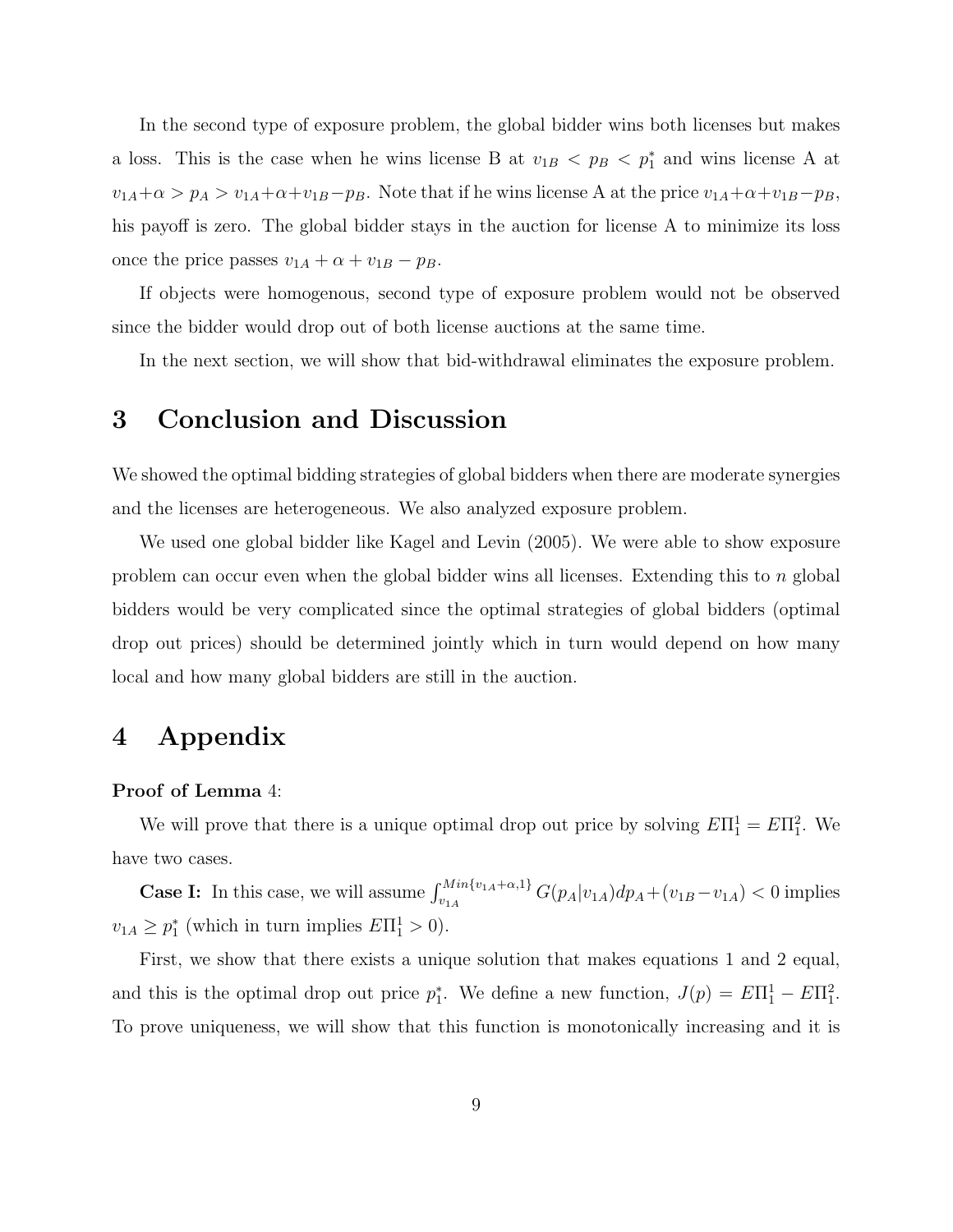negative when  $p = v_{1B}$  (by lemma 2 p cannot be less than  $v_{1B}$ ) and is positive when  $p = v_{1A}$ . Hence, there must be a unique root at the interval  $v_{1B} < p < v_{1A}$ .

$$
J(p,m) = \int_{p}^{v_{1A}} (v_{1A} - p_{A}) g(p_{A}|p) dp_{A} - \int_{p}^{Min\{v_{1A} + \alpha, 1\}} (V_{1} - p - p_{A}) g(p_{A}|p) dp_{A}
$$
  
\n
$$
- \int_{Min\{v_{1A} + \alpha, 1\}}^{1} (v_{1B} - p) g(p_{A}|p) dp_{A}.
$$
  
\nBy using  $(v_{1B} - p) \int_{p}^{1} g(p_{A}|p) dp_{A} = v_{1B} - p$ , we can re-write it as  
\n
$$
\int_{p}^{v_{1A}} (v_{1A} - p_{A}) g(p_{A}|p) dp_{A} - \int_{p}^{Min\{v_{1A} + \alpha, 1\}} (v_{1A} + \alpha - p_{A}) g(p_{A}|p) dp_{A} - (v_{1B} - p)
$$
  
\nBy using integration by parts twice (and using  $dv = g(p_{A}|p) dp_{A}$ ), we have  
\n
$$
= (v_{1A} - p_{A}) G(p_{A}|p) \mid_{p}^{v_{1A}} - \int_{p}^{v_{1A}} G(p_{A}|p) d(v_{1A} - p_{A})
$$
  
\n
$$
- (v_{1A} + \alpha - p_{A}) G(p_{A}|p) \mid_{p}^{Min\{v_{1A} + \alpha, 1\}} + \int_{p}^{Min\{v_{1A} + \alpha, 1\}} G(p_{A}|p) d(v_{1A} + \alpha - p_{A}) - (v_{1B} - p)
$$
  
\n
$$
= \int_{p}^{v_{1A}} G(p_{A}|p) dp_{A} - \int_{p}^{Min\{v_{1A} + \alpha, 1\}} G(p_{A}|p) dp_{A} - (v_{1B} - p)
$$
  
\nWe take partial derivative of  $I(p, m)$  with respect to  $p$ , we have

We take partial derivative of  $J(p, m)$  with respect to  $p$ , we have,

$$
\frac{\partial J(p,m)}{\partial p} = \frac{\partial}{\partial p} \left[ -\int_{v_{1A}}^{Min\{v_{1A} + \alpha, 1\}} G(p_A | p) \right] + 1 > 0
$$

It is positive since the term  $\frac{\partial}{\partial p}$  $C^{N}{}_{n_1}^{n_2}C^{N}F^{N}G(p_A|p)$  is negative. As the lower limit of the integral increases, the value of the expression decreases (does not increase) if the term inside is non-negative which is true since it is a cumulative distribution function. We must also show that  $\frac{\partial G(p_A|p)}{\partial p} \leq 0$  to prove this. While one can easily see that this is correct (as p increases the cumulative distribution conditional on p decreases), we will give a formal proof by using Leibniz's rule when necessary.

$$
\Rightarrow \frac{\partial G(p_A|p)}{\partial p} = \frac{\partial [(\frac{f_p^p A f(v)dv}{f_p^1 f(v)dv})^{m-1}]}{\partial p}
$$
\n
$$
= -(m-1)f(p)\frac{(\frac{f_p^p A f(v)dv}{f_p^1 f(v)dv})^{m-2}}{(\frac{f_p^1 f(v)dv})^{m-1}} + (m-1)f(p)\frac{(\frac{f_p^p A f(v)dv}{f_p^1 f(v)dv})^{m-1}}{(\frac{f_p^1 f(v)dv})^{m-1}}\n= \frac{(m-1)f(p)(\frac{f_p^p A f(v)dv}{f_p^1 f(v)dv})^{m-2}}{(\frac{f_p^1 f(v)dv})^{m-1}}[-1 + \frac{f_p^p A f(v)dv}{f_p^1 f(v)dv}]
$$
\n
$$
= \frac{(m-1)f(p)(\frac{f_p^p A f(v)dv}{f_p^1 f(v)dv})^{m-2}}{(\frac{f_p^1 f(v)dv})^{m-1}}[-1 + F(p_A|p)] < 0 \ (\leq 0 \text{ only if } p_A = 1).
$$
\nThus,  $J(p, m)$  is monotonically increasing function of  $p$ , when  $v_{1B} \leq p < v_{1A}$ .  
\nIf  $p = v_{1B}$ , then  $J(v_{1B}) = \int_{v_{1B}}^{v_{1A}} G(p_A|\alpha) dp_A - \int_{v_{1B}}^{Min\{v_{1A} + \alpha, 1\}} G(p_A|v_{1B}) dp_A$ \n
$$
= -\int_{v_{1B}}^{Min\{v_{1A} + \alpha, 1\}} G(p_A|v_{1B}) dp_A < 0.
$$

 $C_{v_{1A}}^{Min_{1}v_{1A}+\alpha,1} G(p_{A}|v_{1B}) dp_{A} < 0.$ If  $p = v_{1A}$ ,  $J(v_{1A}) = 0 - \int_{v_{1A}}^{Min\{v_{1A} + \alpha, 1\}}$  $\sum_{v_{1A}}^{n_1 n_1 v_{1A} + \alpha, 1} G(p_A|p) dp_A - (v_{1B} - v_{1A}) > 0$ , then our assumption  $\int M in \{v_{1A} + \alpha, 1\}$  $\sum_{v_{1A}}^{n_1 n_1 v_{1A} + \alpha, 1} G(p_A|p) dp_A + (v_{1B} - v_{1A}) < 0$  implies that  $J(p = v_{1A}) > 0$ .

Hence, there is a unique root in the interval  $v_{1B} < p < v_{1A}$ .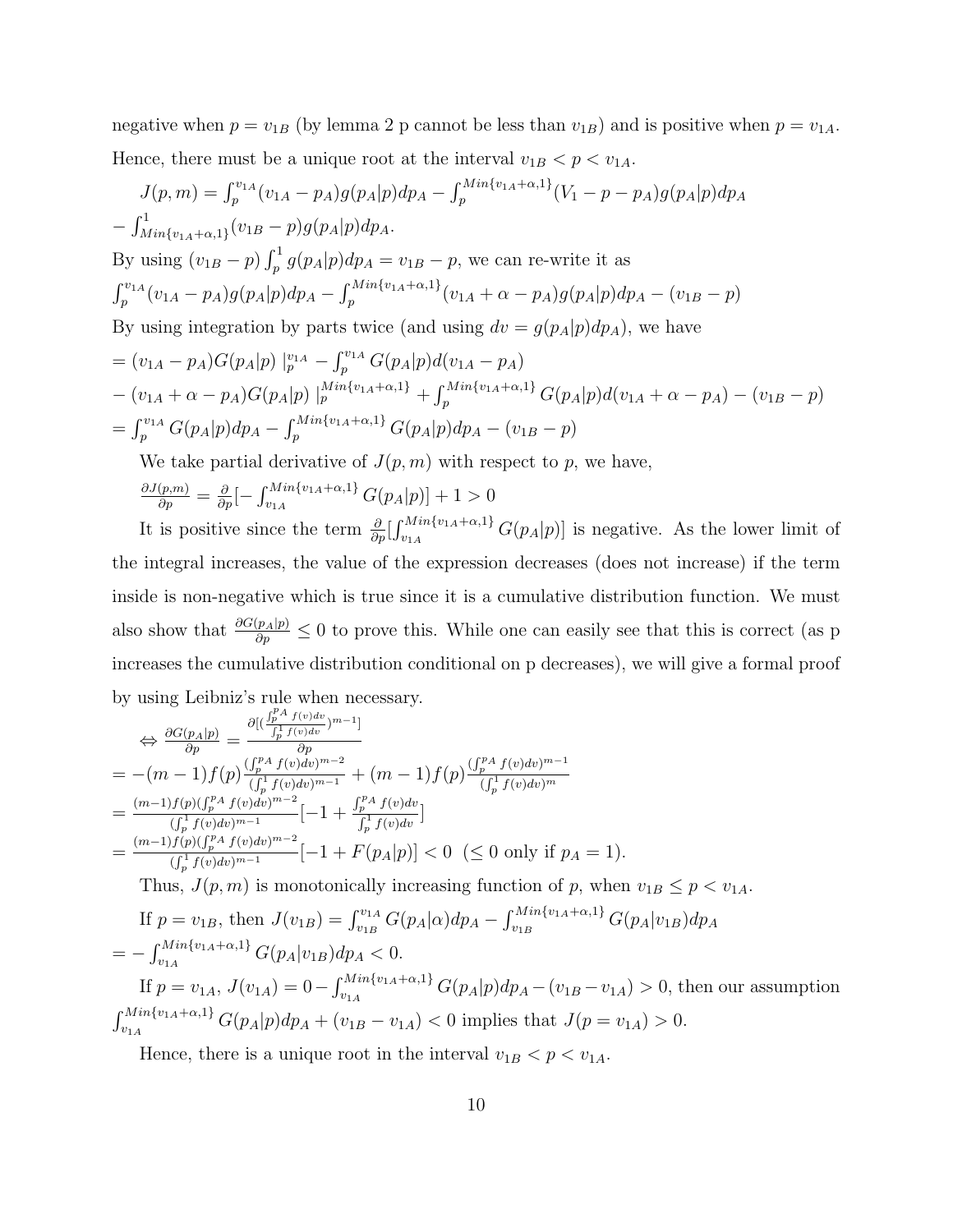Next, we show that as the number of active firms in license A auction decreases, the optimal drop out price will increase. We will use the implicit function theorem for this:

$$
\Leftrightarrow \frac{dp_1^*}{dm} = -\frac{\frac{\partial J(p_1^*,m)}{\partial m}}{\frac{\partial J(p_1^*,m)}{\partial p_1^*}} < 0.
$$

We have already shown that  $\frac{\partial J(p_1^*,m)}{\partial n^*}$  $\frac{(p_1,m)}{\partial p_1^*}>0.$ Since  $J(p,m) = \int_{p}^{v_{1A}} G(p_A|p) dp_A - \int_{p}^{Min\{v_{1A} + \alpha, 1\}}$  $\sum_{p}^{Mlin\{v_{1A}+\alpha,1\}} G(p_A|p) dp_A - (v_{1B}-p).$ 

We take partial derivative of  $J(p, m)$  with respect to  $m$ , that is,

$$
\frac{\partial J(p,m)}{\partial m} = \int_{p}^{v_{1A}} \frac{\partial G(p_A|p)}{\partial m} dp_A - \int_{p}^{Min\{v_{1A} + \alpha, 1\}} \frac{\partial G(p_A|p)}{\partial m} dp_A
$$
  
= 
$$
- \int_{v_{1A}}^{Min\{v_{1A} + \alpha, 1\}} \frac{\partial G(p_A|p)}{\partial m} dp_A = - \int_{v_{1A}}^{Min\{v_{1A} + \alpha, 1\}} \ln(F(p_A|p)) G(p_A|p) dp_A > 0.
$$
  
Since 
$$
\frac{\partial G(p_A|p)}{\partial m} = \ln(F(p_A|p)) G(p_A|p) < 0.
$$
 Hence, we show that 
$$
\frac{\partial G(p_A|p)}{\partial m} > 0
$$
 holds.

By the implicit function theorem, we show that the optimal drop out price increases as the number of local firms,  $m$ , decreases.

Since 
$$
\frac{\partial J(p,m)}{\partial p} > 0
$$
 and  $\frac{\partial J(p,m)}{\partial m} > 0$ , we have,  $\frac{dp_1^*}{dm} = -\frac{\frac{\partial F(p_1^*,m)}{\partial m}}{\frac{\partial F(p_1^*,m)}{\partial p_1^*}} < 0$ 

**Case II:** In this case, we will assume that  $\int_{v_{1A}}^{Min\{v_{1A}+\alpha,1\}} G(p_A|p) dp_A + (v_{1B} - v_{1A}) > 0$ which implies  $v_{1A} \leq p_1^*$ . And this condition in turn implies that  $E\Pi_1^1 = 0$ .

Now let 
$$
J(p, m) = E\Pi_1^1 - E\Pi_1^2
$$
  
\n
$$
J(p, m) = 0 - \int_p^{Min\{v_{1A} + \alpha, 1\}} (V_1 - p - p_A) g(p_A|p) dp_A - \int_{Min\{v_{1A} + \alpha, 1\}}^1 (v_{1B} - p) g(p_A|p) dp_A
$$
\n
$$
= - \int_p^{Min\{v_{1A} + \alpha, 1\}} G(p_A|p) dp_A - (v_{1B} - p).
$$

When  $p \ge v_{1A}$ , we take partial derivative of  $J(p, m)$  with respect to p, we have,  $\frac{\partial J(p,m)}{\partial p} = -\frac{\partial}{\partial p}$  $\int M in \{v_{1A}+\alpha, 1\}$  $\frac{c^{M}M}{p} \frac{\partial^{c}(p_{A}|p)}{\partial p} dp_{A} + 1 > 0$ , since  $\frac{\partial^{c}(p_{A}|p)}{\partial p} < 0$ . Thus,  $J(p, m)$  is monotonically increasing function of p, when  $v_{1A} \leq p \leq Min\{v_{1A} + \alpha, 1\}$ . Our assumption  $\int_{v_{1A}}^{Min\{v_{1A}+\alpha,1\}} G(p_A|p) dp_A + (v_{1B}-v_{1A}) < 0$  implies that  $J(p=v_{1A}) < 0$ . If  $p = Min\{v_{1A} + \alpha, 1\}$ , then  $J(Min\{v_{1A} + \alpha, 1\}) = 0 - 0 - (v_{1B} - Min\{v_{1A} + \alpha, 1\}) > 0$ .

Thus, there is a unique solution,  $p_1^*$ , in the interval  $(v_{1A}, v_{1A} + \alpha)$ .

Next, we show that when the number of active firms in license A auction decreases, this optimal drop out price will increase.

We take partial derivative of  $J(p, m)$  with respect to m, we have,

$$
\frac{\partial J(p,m)}{\partial m} = -\int_p^{Min\{v_{1A} + \alpha, 1\}} \ln(F(p_A|p)) G(p_A|p) dp_A > 0.
$$
  
Since  $\frac{\partial J(p,m)}{\partial p} > 0$  and  $\frac{\partial J(p,m)}{\partial m} > 0$ , we have,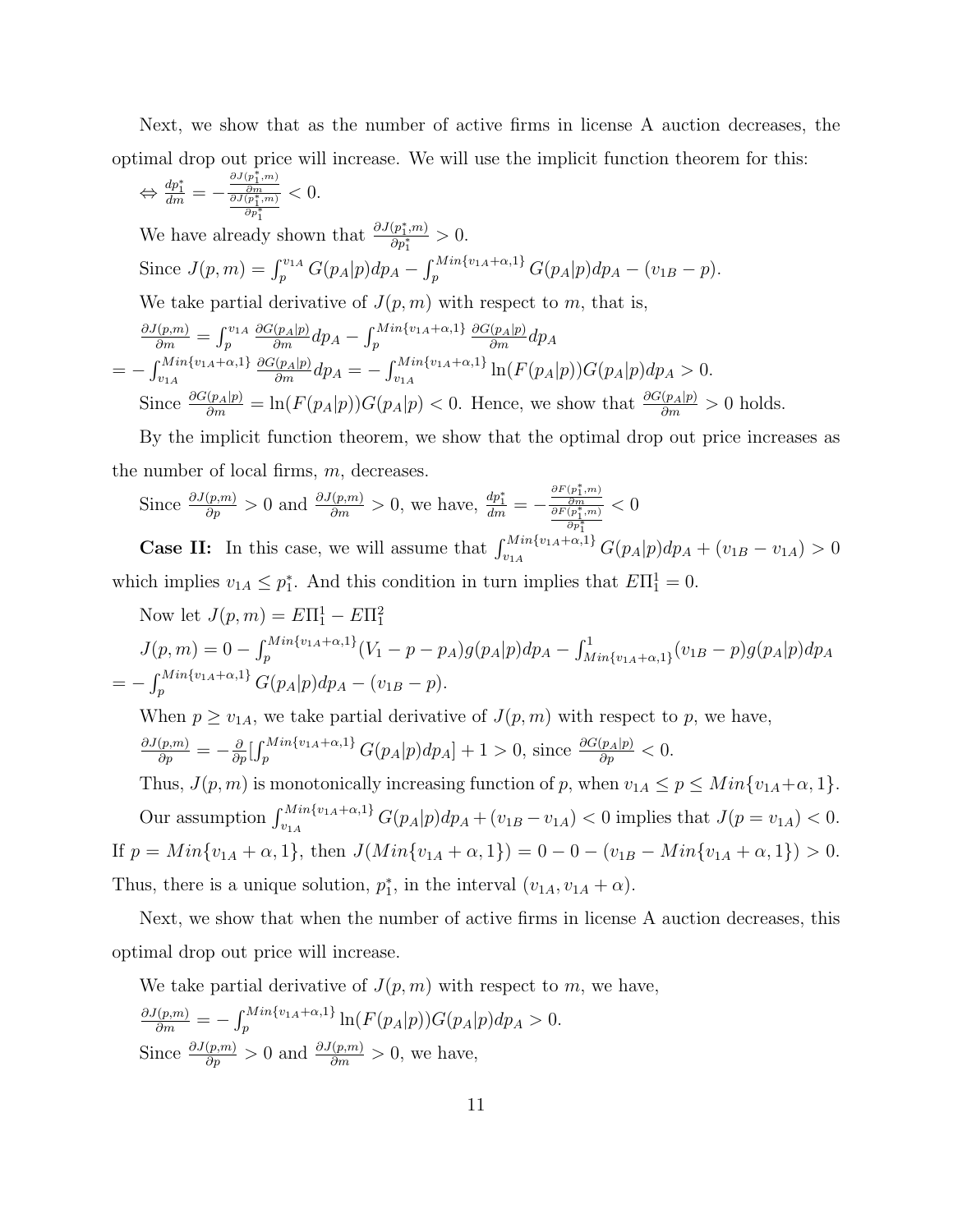$$
\tfrac{dp_1^*}{dm}=-\tfrac{\tfrac{\partial J(p_1^*,m)}{\partial m}}{\tfrac{\partial J(p_1^*,m)}{\partial p_1^*}}<0
$$

# 5 References

1. Albano, Gian L., Germano, Fabrizio, and Stefano Lovo (2001), 'A Comparison of Standard Multi-Unit Auctions with Synergies', Economics Letters, 71, 55-60.

2. Albano, Gian L., Germano, Fabrizio, and Stefano Lovo (2006), 'Ascending Auctions for Multiple Objects: the Case for the Japanese Design', *Economic Theory*, 28, 331-355.

3. Brusco, Sandro, and Giuseppe Lopomo (2002), 'Collusion via Signaling in Simultaneous Ascending Bid Auctions with Heterogeneous Objects, with and without Complementarities', The Review of Economic Studies, 69, 407-463.

4. Brusco, Sandro, and Giuseppe Lopomo (2009), 'Simultaneous Ascending Auctions with Complementarities and Known Budget Constraints', Economic Theory, 38, 105-124.

5. Chakraborty, Indranil (2004), 'Multi-Unit Auctions with Synergy', Economics Bulletin, 4, 1-14.

6. Chow, Yuenleng and Abdullah Yavas (2009), 'Auctions With Positive Synergies: Experimental Evidence', Manuscript.

7. Englmaier, Florian, Guillen, Pablo, Llorente, Loreto, Onderstal, Sander, and Rupert Sausgruber (2009) 'The Chopstick Auction: A Study of the Exposure Problem in Multi-Unit Auctions', International Journal of Industrial Organization, 27, 286-291.

8. Harstad, R and M. Rothkopf (1995) 'Withdrawable Bids as Winner's Curse Insurance', Operations Research, 43, 983-994

9. Kagel, John H. and Dan Levin (2005) 'Multi-Unit Demand Auctions with Synergies: Behavior in Sealed-Bid versus Ascending-Bid Uniform-Price Auctions', Games and Economic Behavior, 53, 170-207.